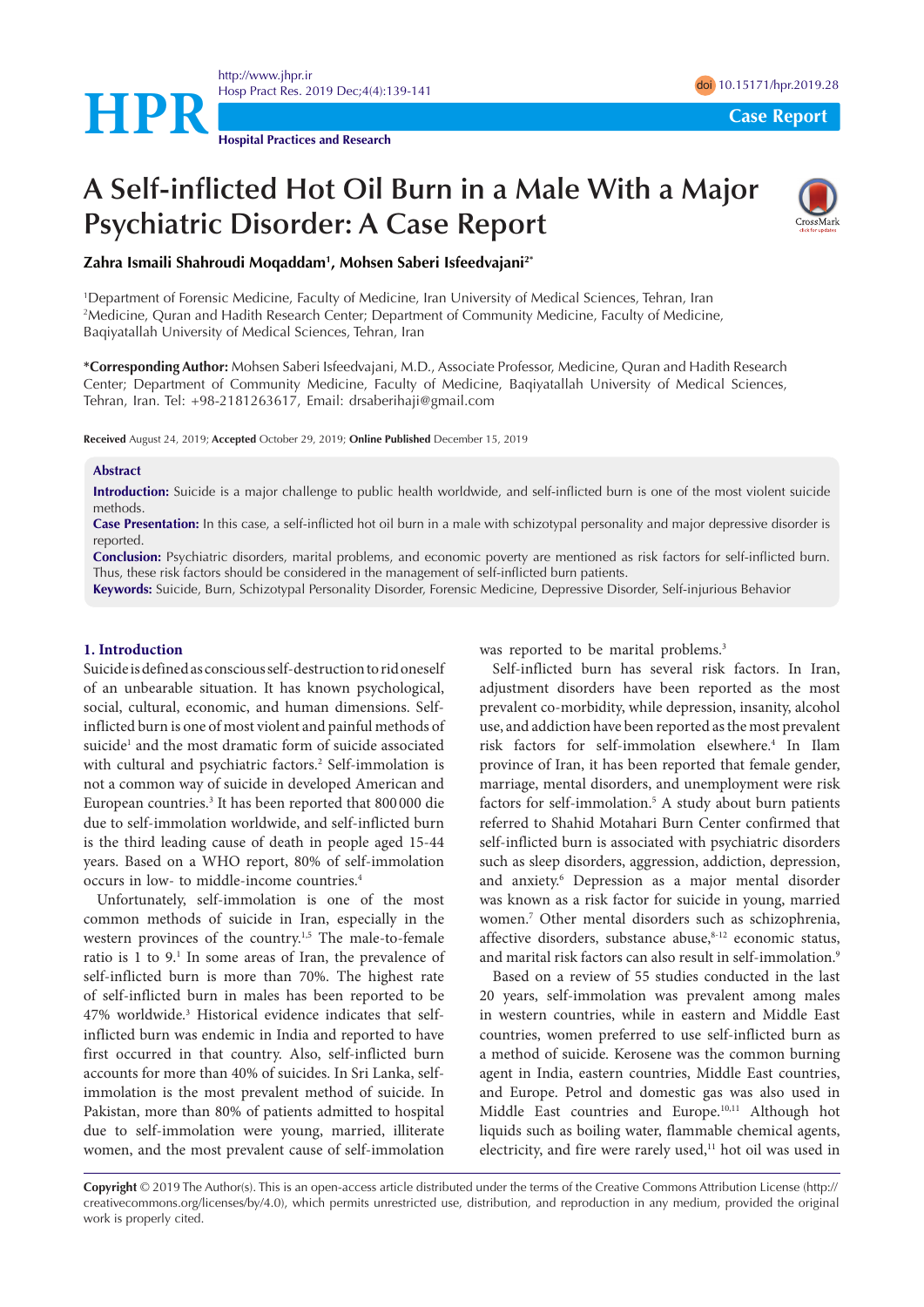5.8% of self-immolation cases.12 Herein, we report a selfinflicted burn in a male with schizotypal personality and major depressive disorder.

## **2. Case Presentation**

The patient was a single 40-year-old man with low socioeconomic status who had lost his job and been unemployed for the past 3 years. He reported a history of hospitalization in Iran Physiatry Center (a hospital affiliated with Iran's University of Medical Sciences). He had received electroconvulsive therapy several times during his hospitalization. The patient had been diagnosed with major depressive disorder (MDD) and schizotypal personality disorder and treated with thiothixene, biperiden, and sodium valproate since his diagnosis. He reported a history of self-inflicted burn with acidic substances. The patient was admitted to Motahari Burn Center (a hospital affiliated with Iran's University of Medical Sciences) due to self-inflicted burn with hot oil. The total burn surface area (TBSA) was 15%. Second- and third-degree of burns were seen on the patient's face, abdomen, and both legs. He received standard medical treatment. Psychiatric counseling was also performed during his hospitalization, and his mental health problems were reconfirmed. Finally, continued treatment with previous medications was recommended.

## **3. Discussion**

Self-immolation is the most dramatic method of suicide for which risk factors including concomitant psychiatric illnesses have been established.<sup>2</sup> This method of suicide is rarely practiced in high-income countries. Unfortunately, the increasing use of this method has been reported among women with economic and cultural poverty in India, Sri Lanka, Afghanistan, and Iran. The age of self-immolation patients ranged between 34 and 43 years in developed countries; however, most cases of self-immolation in developed countries occurred in men,<sup>3,9</sup> who had confirmed histories of psychiatric disorders.3

In Iran, adjustment disorder is the most common psychological risk factor associated with self-immolation; however, in other countries depression, insanity, alcohol use, and addiction have been mentioned as risk factors.<sup>4</sup> Personality disorders and low socio-economic status are other important risk factors for self-immolation.<sup>9</sup> Several studies have reported kerosene, petrol, gasoline, and alcohol as the most common burning agents,<sup>10,11</sup> and selfimmolation with hot liquids such as boiling water and burning chemicals (acid) has been reported in rare cases.<sup>11</sup> Self-immolation with hot oil has been reported only in a high percentage of cases with MDD.<sup>12</sup>

Based on a study by Dobson et al, most patients with self-inflicted burn had a past psychiatric diagnosis and public mental health service contact in the month prior to the injury. However, male patients had lower rates of mental disorders and recent mental health service contact. Unfortunately, males with self-inflicted burns are more likely to die in comparison with males with non-

self-inflicted burns. Dobson et al concluded that mental health professionals should screen the psychiatric history of patients with severe burn injuries and involve the acute and long-term management of patients with self-inflicted burn.13

Based on a study by Danesh et al, most self-immolation cases were women. Most of these cases had high TBSA, between 71%-100%, with a high rate of mortality. They concluded that further studies are needed to identify preventive strategies for reducing the risk of selfimmolation, such as consultation and instructional courses during the high school years.<sup>14</sup>

Nazeer et al reported that lethality was higher in patients with self-immolation. Also, this method of suicide was a highly lethal method. Finally, impulsivity and lethality were negatively correlated. This means that if impulsivity increased, the lethality of the suicidal attempt decreased.<sup>15</sup>

#### **4. Conclusion**

In the present case, several risk factors including economic poverty, unemployment, MDD, schizotypal personality disorder, and a past history of self-immolation with rare burns (acid) were observed. The patient was also in the age range that has a high probability of self-immolation. Thus, these risk factors should be considered in the management of self-inflicted burn patients. Long-term mental health services should also be considered in order to prevent additional suicide attempts in these cases. A case-finding program of psychiatric disorders in the health network of the country under primary health care and the screening of self-immolation patients are recommended to be implemented in health centers in order to promote the mental health of the community.

#### **Authors' Contributions**

ZISM and MSI contributed equally to this Study.

# **Conflict of Interest Disclosures**

The authors declare that they have no conflicts of interest.

## **Ethical Approval**

The patient gave permission for the presentation of his case reports.

#### **References**

- 1. Safiri KH, Rezaeinasab Z. Qualitative study of the phenomenon of self-immolation in Ilam. Journal of Woman and Society. 2017;7(25):123-141. [Persian].
- 2. Zarghami M, Khalilian AR. Psychiatric and physical disorders in suicide attempted by self-burning in Mazandaran province. Hakim Research Journal. 2003;5(4):263-270. [Persian].
- 3. Rezaeian M. A Narrative Review on Epidemiology of Self-Immolation. Journal of Rafsanjan University of Medical Sciences. 2016;15(6):563-574. [Persian].
- 4. Saadati M, Azami-Aghdash S, Heydari M, Derakhshani N, Rezapour R. Self-immolation in Iran: systematic review and meta-analysis. Bull Emerg Trauma. 2019;7(1):1-8. doi:[10.29252/beat-070101.](https://doi.org/10.29252/beat-070101)
- 5. Yasemi MR, Yasemi M, Roghani A, Yaghoubi M, Zamani N,